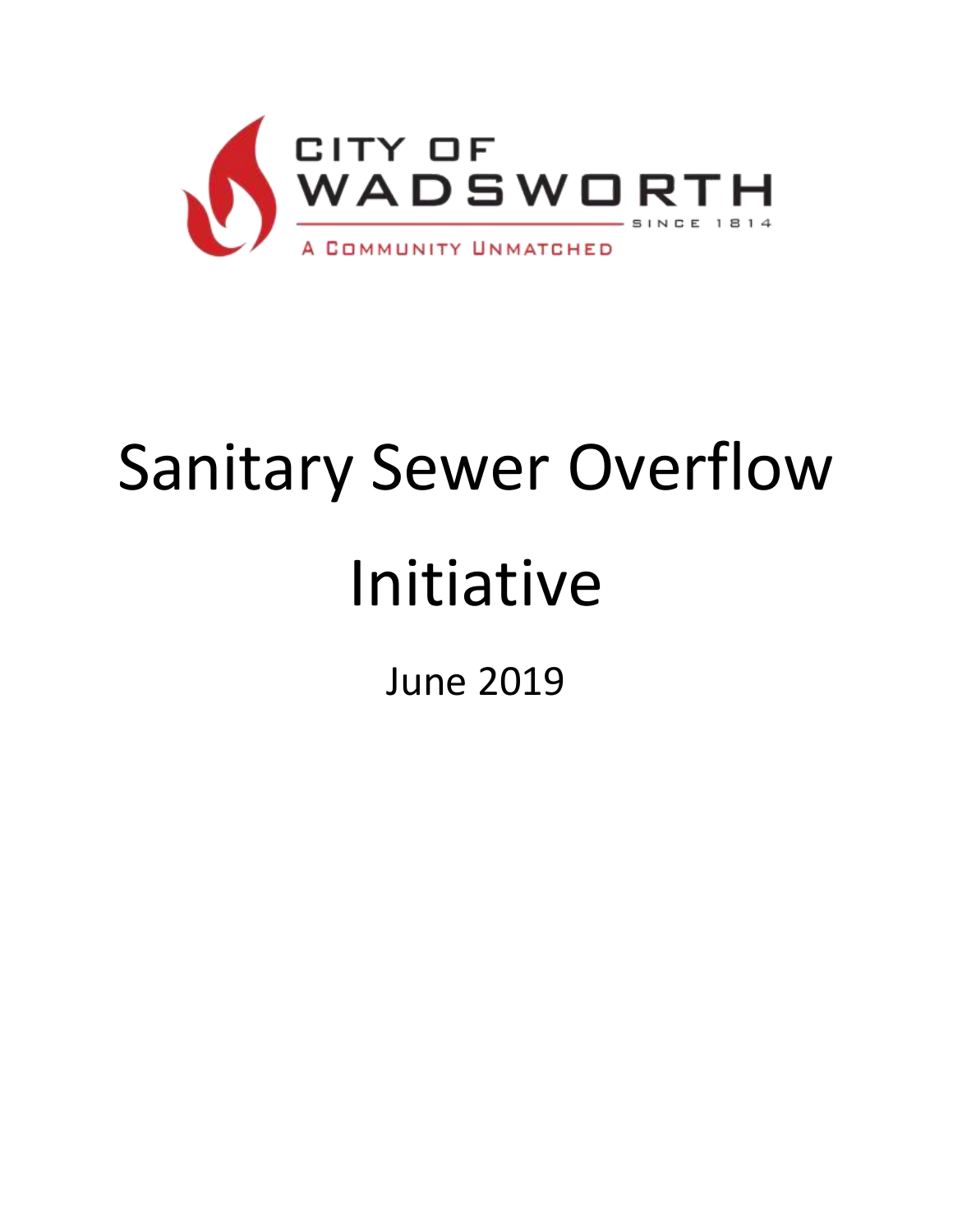This page is intentionally blank.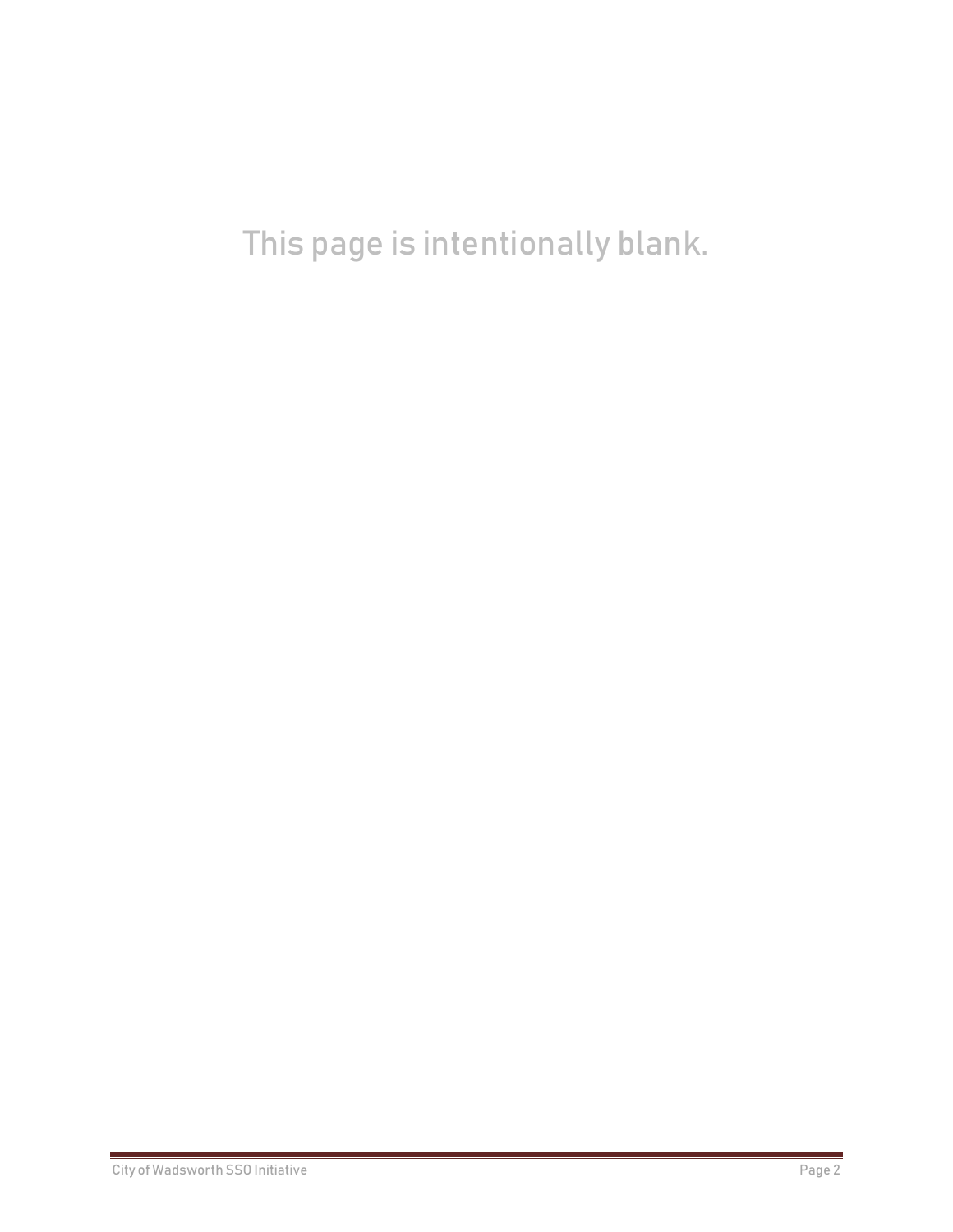### Table of contents

- 1) Introduction
- 2) Current SSO's (Sanitary Sewer Overflows)
- 3) Approach
- 4) Milestones and Timelines
- 5) Financial Plan
- 6) Monitoring of Program Effectiveness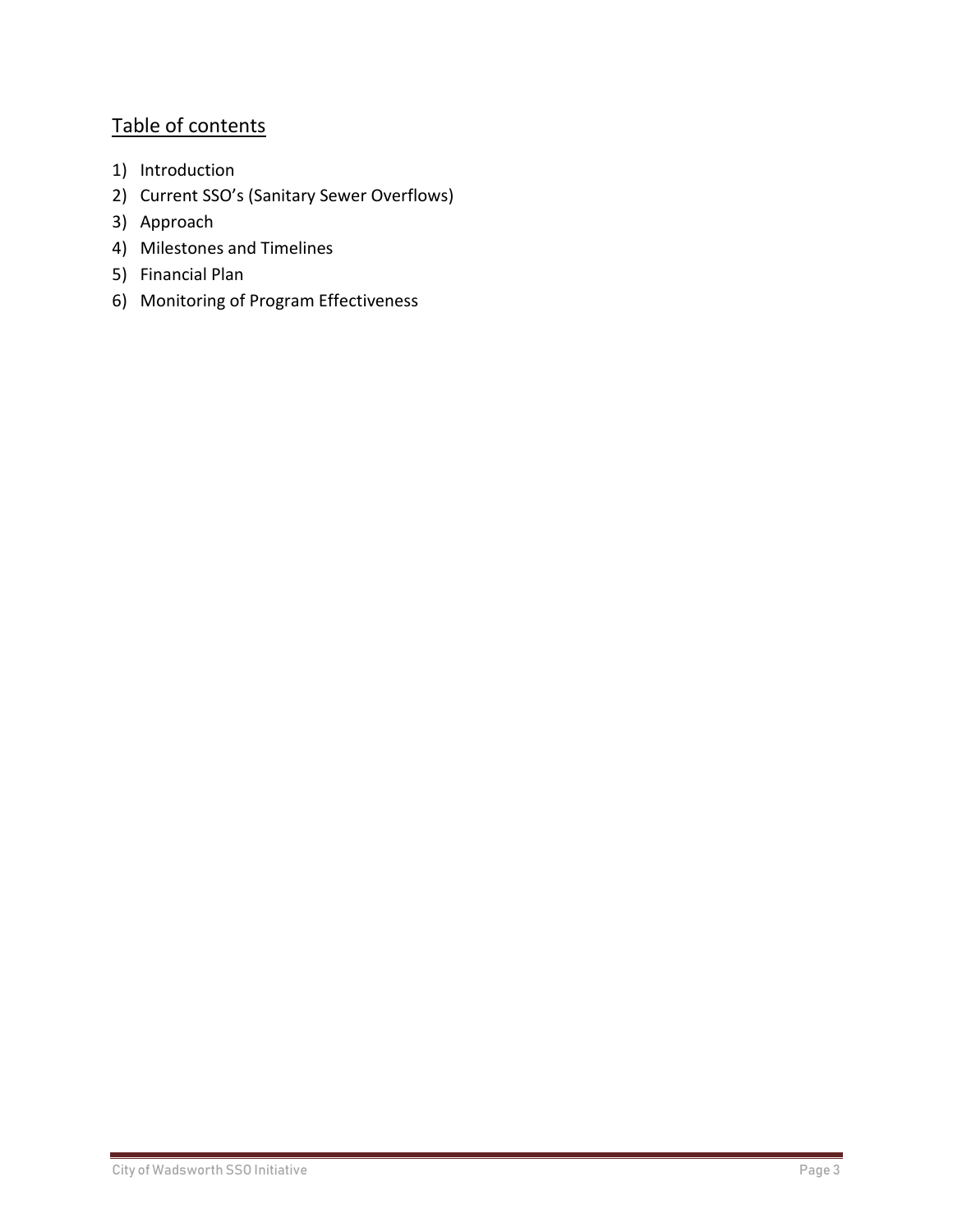This page is intentionally blank.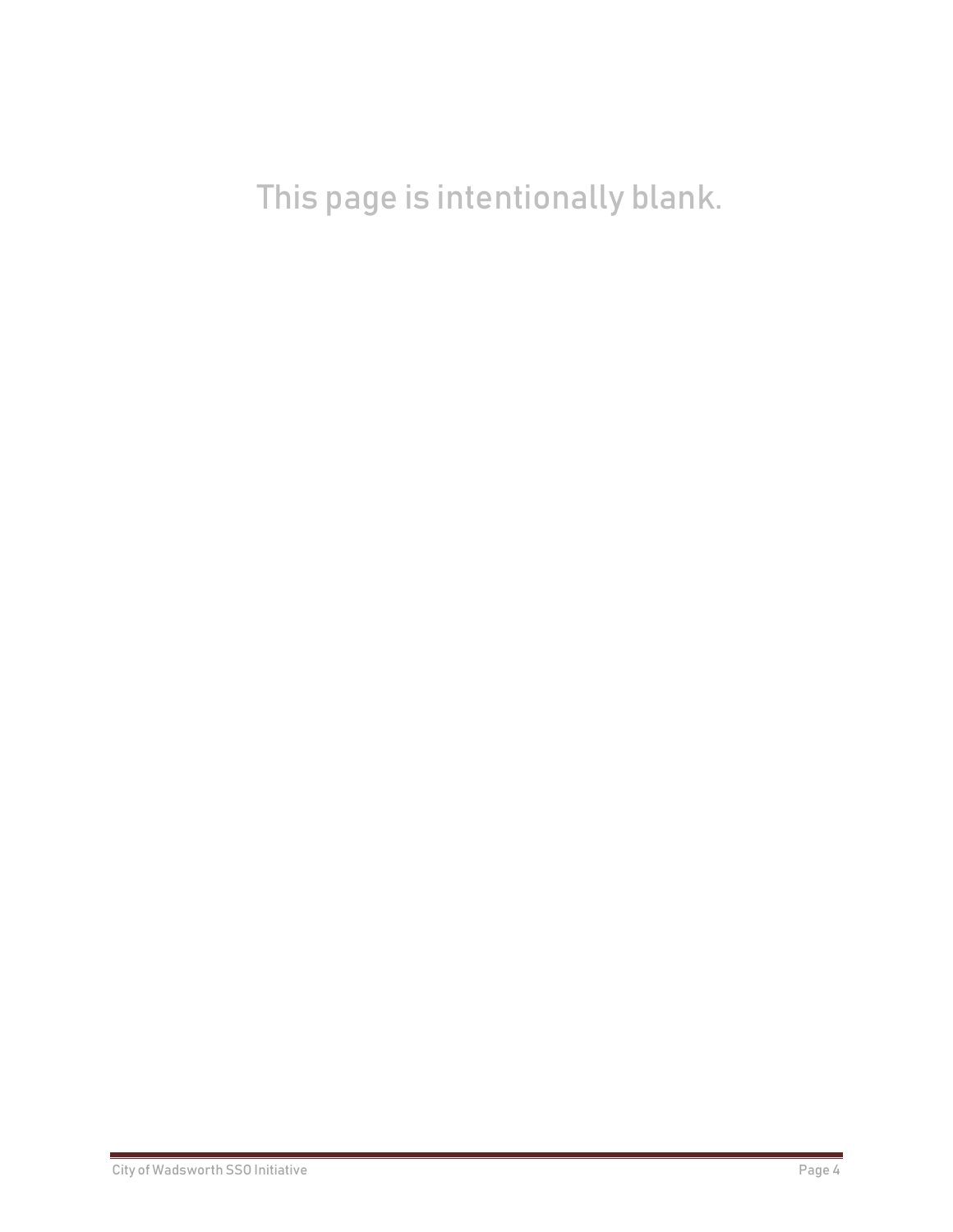#### **1. Introduction**

The City of Wadsworth (City) owns and operates its own collection system and wastewater treatment facility. The City recently became aware of nine sanitary sewer overflow (SSO) structures that alleviate the hydraulic loading during times of increased flows. The City is now looking at a proactive approach to remediate these nine overflows.

Future corrective measures set forth in this SSO Initiative include a thorough mapping of the sanitary infrastructure, a comprehensive evaluation of causes and frequency of overflows, prioritization of problem areas, a capital program of repair and replacement, an extensive sanitary management program, and operations and maintenance practices.

This plan outlines the City's strategy and intentions on addressing the sanitary sewer overflows.

#### **2. Current SSO's**

The City is aware of nine (9) existing SSO's in the system. Below is a map and a brief description of each:

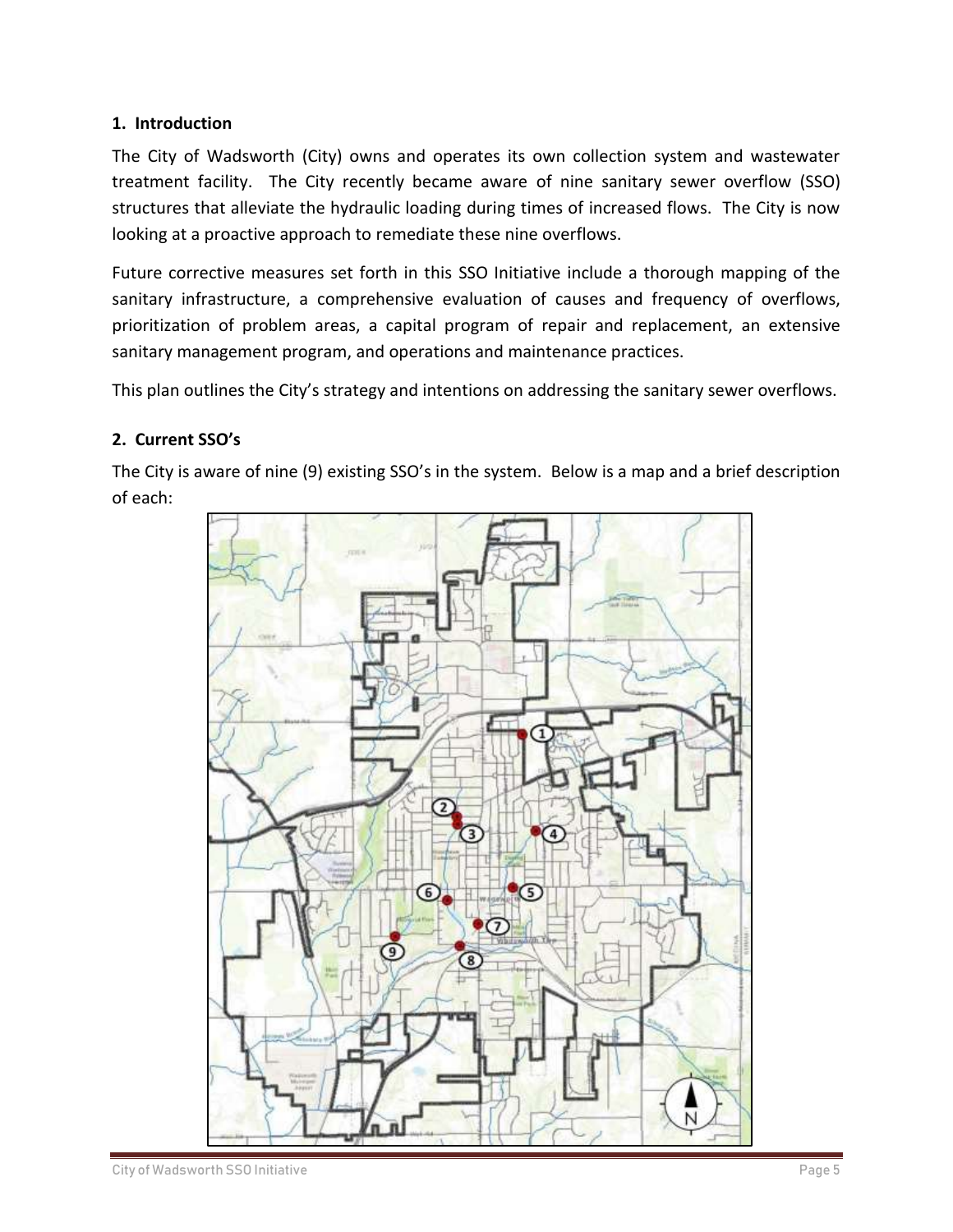- 1. **271 Brouse** The sanitary line is an 8" line with an 8" overflow discharging into a storm sewer that ultimately discharges to a tributary to Blockers Creek. There is no device on this overflow to prevent stormwater from entering the sanitary sewer.
- 2. **Orchard & Tolbert** The sanitary line is a 10" line with a 12" overflow discharging into a storm sewer. There is an inline tideflex on the overflow pipe in the sanitary manhole to prevent stormwater from entering the sanitary sewer. This ultimately discharges to Orchard Creek.
- 3. **Orchard & Simcox** The sanitary line is a 10" line with a 10" overflow discharging directly into Orchard Creek. There is an external tideflex on the end of the discharge pipe into the creek to prevent stormwater from entering the sanitary sewer.
- 4. **Brookwood Lift Station** There is a 10" overflow on the wet well of this lift station. It discharges into a storm sewer that ultimately discharges to a tributary to Blockers Creek. There is a tide flex on the discharge of the overflow in the storm basin.
- 5. **253 Broad** The sanitary line is an 8" line with a 10" overflow discharging into a storm sewer that ultimately discharges to a tributary to Blockers Creek. There is no device on this overflow to prevent stormwater from entering the sanitary sewer.
- 6. **236 Mills St.** The sanitary line is an 8" line with a 10" overflow discharging into a tributary to Blockers Creek. There is no device on the overflow to prevent stormwater from entering the sanitary sewer.
- 7. **251 Main St.** The sanitary line is an 8" line with a 10" overflow discharging into a storm sewer that ultimately discharges to a tributary to Blockers Creek. There is no device on this overflow to prevent stormwater from entering the sanitary sewer.
- 8. **Rainbow & Mill** The sanitary line is a 15" line with a 12" overflow discharging directly to Blockers Creek. There is no device on this overflow to prevent stormwater from entering the sanitary sewer.
- 9. **Ringer** The sanitary line is a 10" line with a 12" overflow discharging to a tributary to Blockers Creek. There is no device on this overflow to prevent stormwater from entering the sanitary sewer.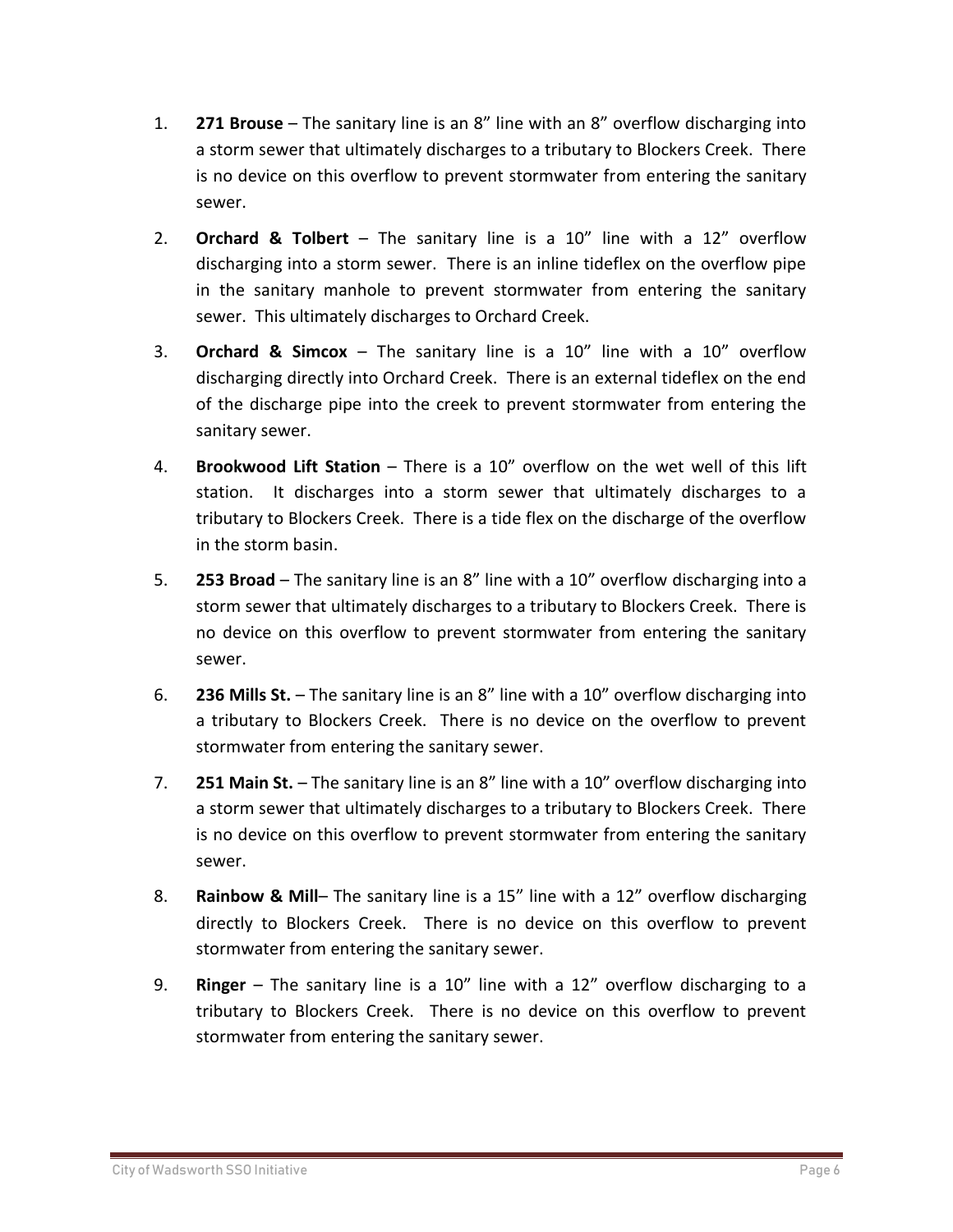#### **3. Approach**

A multi-pronged approach to address SSO's is proposed. This has been broken down by the following categories:

- Assessment & Evaluation
- Capital Improvements and Rehabilitation
- Sanitary Management Programs
- Operations and Maintenance

#### **Assessment and Evaluation**

A three-step process is proposed. The first step is to assess the nature of the SSO, including a determination of its cause, frequency and impacts. This information is then used in the second step which is to evaluate the applicability of a wide range of available tools in the process of determining an appropriate course of action. The third step is to select and implement the most applicable mechanism(s).

In determining the nature of the overflow, each SSO must be evaluated individually. The investigation may include flow monitoring, condition assessment of upstream and downstream systems, determining the extents of the sewershed, modeling, and quantifying the structural components of each individual overflow.

The second step is to evaluate the appropriateness of the range of tools available for remediating the SSO. Following is a list of the many tools available for remediating an SSO.

- Expand the capacity of the system (transport, pump stations, treatment, etc.)
- Expand storage capacity
- Reduce inflow and infiltration (private and public)
- Provide some level of treatment prior to discharge
- Apply proactive operation & maintenance measures
- Educate users to reduce flow
- Apply enforcement powers (federal/state/local)
- Retrofit sewer system
- •Retrofit private structures/buildings (check valves, isolation of basement plumbing)

The third step involves creating an implementation strategy, including the selection of the most appropriate measure. Explicit in this approach is the recognition that the implementation strategy and implementation mechanism are dependent on the nature of the SSO. The solution can be tailored to solve the "problem."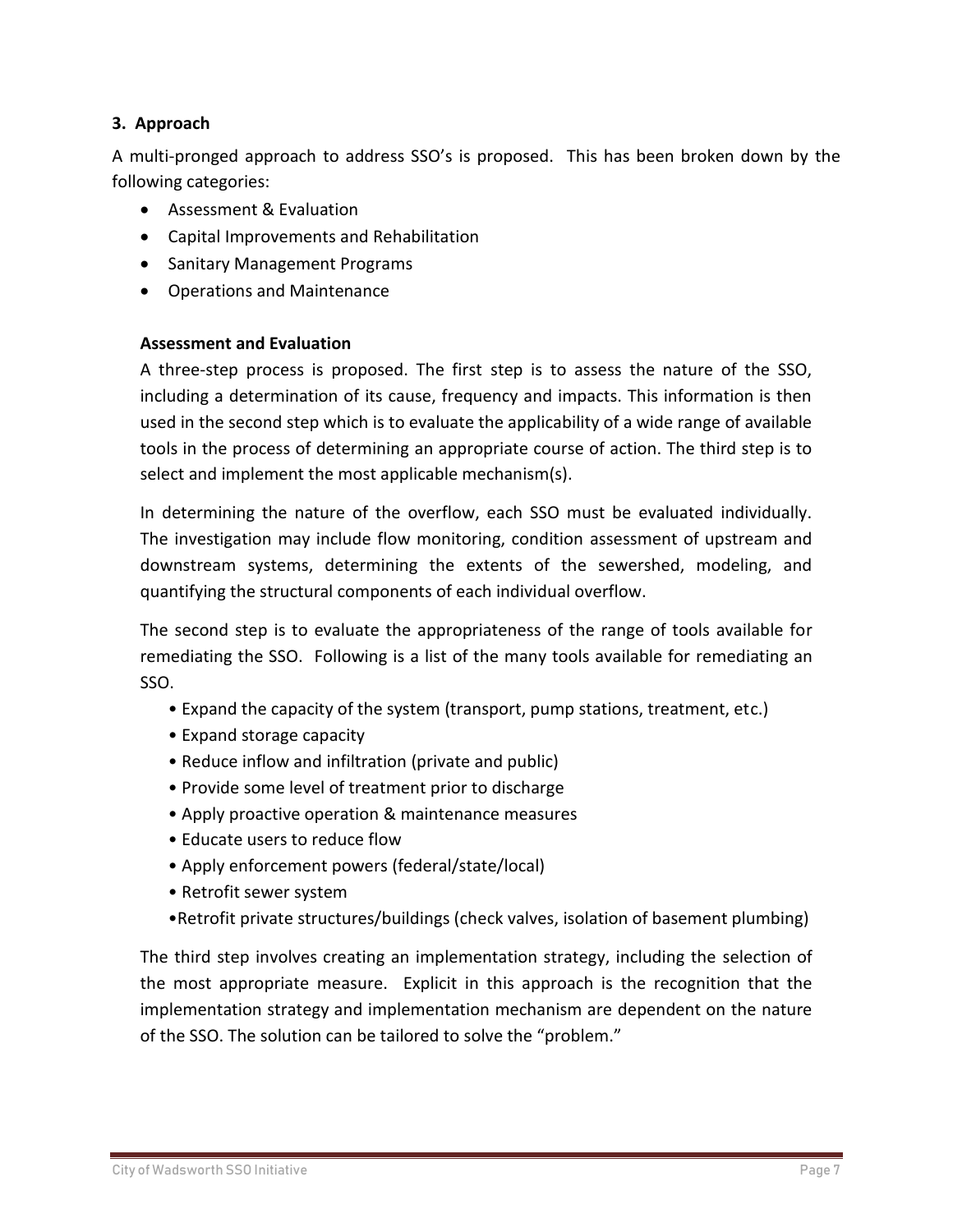#### Current Investigations:

a) The City installed a "block and string" method to tentatively give us an idea which ones are actively discharging. This method entails placing a block of wood attached to a string to determine if sanitary sewage is discharging through the overflows to the storm. These were installed in April 2019. Below is a table of our findings to date:

| <b>Address</b>                           | 4/15/19  | 4/22/19      | 5/15/19  | 6/1/19       |
|------------------------------------------|----------|--------------|----------|--------------|
| 271 Brouse                               | N        | $\mathsf{N}$ | $N^*$    | N            |
| <b>Orchard &amp; Tolbert</b>             | N        | N            | N        | $\mathsf{N}$ |
| Orchard & Simcox                         | N        | $\mathsf{N}$ | N        | $\mathsf{N}$ |
| lift<br>Brookwood<br>station             | N        | $\mathsf{N}$ | N        | $\mathsf{N}$ |
| 253 Broad                                | N        | N            | N        | $\mathsf{N}$ |
| 236 Mills                                | N        | N            | $N^*$    | N            |
| 251 Main St.                             | N        | N            | Y        | $\mathsf{N}$ |
| Rainbow & Mill                           | $U^{**}$ | $U^{**}$     | $U^{**}$ | Y            |
| Ringer                                   | N        | $\mathsf{N}$ | N        | $\mathsf{N}$ |
|                                          |          |              |          |              |
| Peak flow at plant<br>(MGD)              | 8.0      | 7.56         | 8.85     | 10.11        |
| Total precipitation<br>of event (inches) | 0.75     | .06          | 0.68     | 1.45         |

\*Storm water entered the sanitary sewer through sanitary sewer overflow.

\*\*U=Unknown. Issue with the block and string did not allow for a proper assessment.

#### Table 1

The peak flow at the plant was the recorded influent during and immediately after a storm event. The total precipitation is a total of the entire storm event which may have been over a couple day period. The City has purchased a weather station that will not only measure precipitation but also duration. This should be installed in the near future.

These "blocks and string" are checked after every significant rain event or the flows at the plant warrant them being checked. The City will continue to check these until a more permanent decision is made.

#### **Capital Improvements & Rehabilitation**

Following the Assessment & Evaluation Period, in particular, the SSO Implementation Plan, the City will commence remediating the SSO issues. As studies described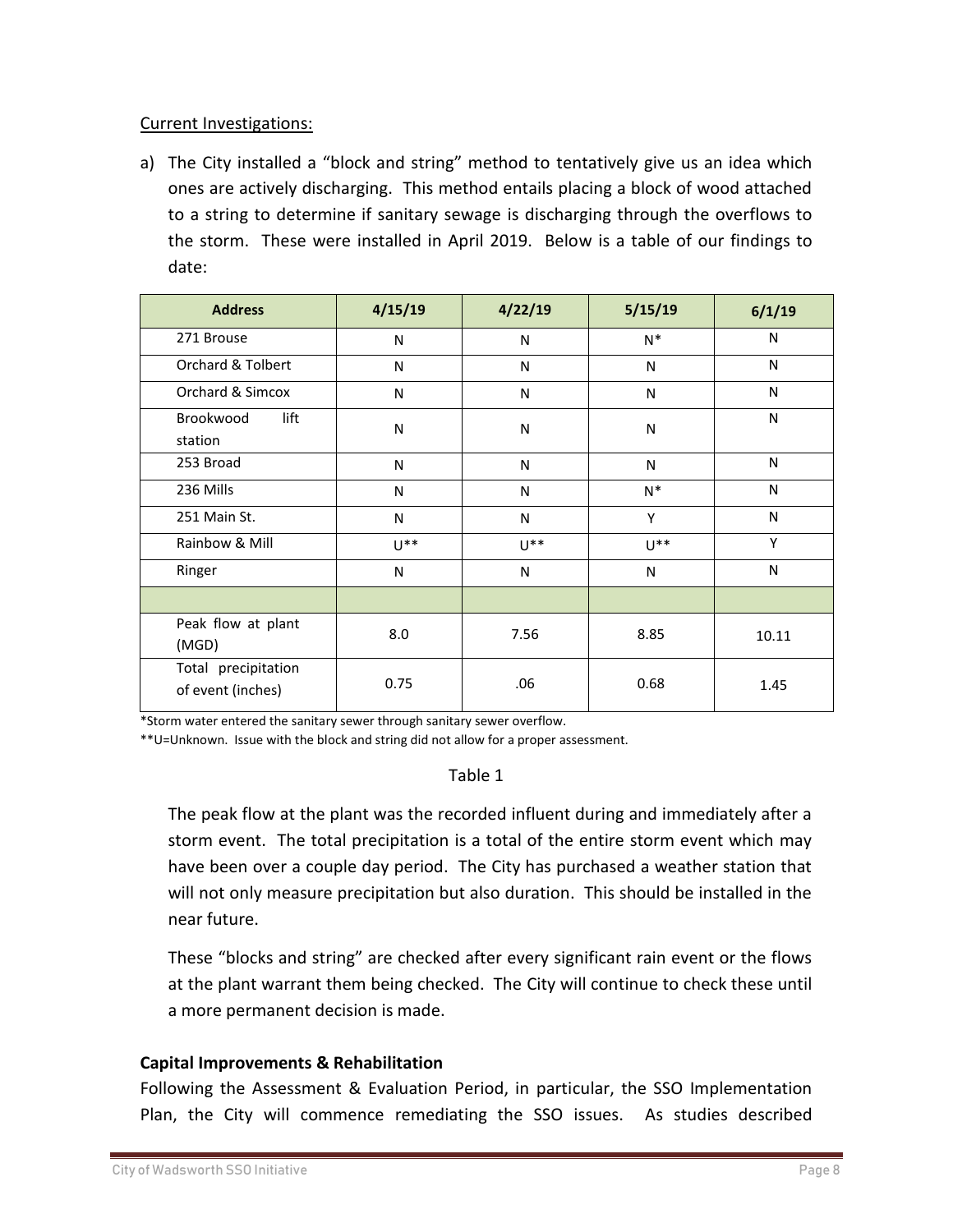previously are completed, the specific rehabilitation projects identified will be incorporated into the phased improvements, through updates to the Capital Improvements Program (CIP). Additionally, if during the assessment period, an early win or an easily attainable action is identified, the City will seek to implement the measure.

#### Current Capital Improvements & Rehabilitation:

a. The City has budgeted \$200,000 in 2019 for rehabilitation and improvements to sanitary sewers. Areas suspected of high inflow and infiltration and in need of structural repairs are targeted for improvements.

#### **Sanitary Management Program**

While the Assessment & Evaluation and the Capital Improvement & Rehabilitation actions will notably have the most impact on addressing the nine (9) SSO's, a comprehensive sanitary management program will provide interim measures to assist with reducing the extent and frequency of the SSO's and provide a better level of service to the rest of the system. Below is a listing of programs which either the City currently undertakes or plans to institute.

#### a. Public Education

During 2018, the City began a public education program with topics such as: "Wipes Clog Pipes"; "Stuff the Turkey, not the Sewer"; "Cease the Grease" and FOG (Fats, Oils & Grease). These outreach items came in the form of facebook posts, City monthly newsletters and First Friday events.

The Frist Friday events have been a great outreach tool to the public and have spurred many conversations about Wastewater. Additionally, we are also reaching out to the commercial and industrial customers. A FOG program is currently being created which will include best management practices for oil and grease interceptors as well as grit separators.

The City will continue with its public education program and will continue to expand to reach more people and a variety of audiences. Besides the above listed campaigns other avenues for public education can take the form of utility bill inserts, public service announcements, links on the home page of the City's website, and outreach to businesses.

#### b. Dry Basement Program

On November 15, 2011, the City adopted an ordinance to establish a Dry Basement Program to provide limited reimbursement to property owners for investigation and construction costs to mitigate problems related to stormwater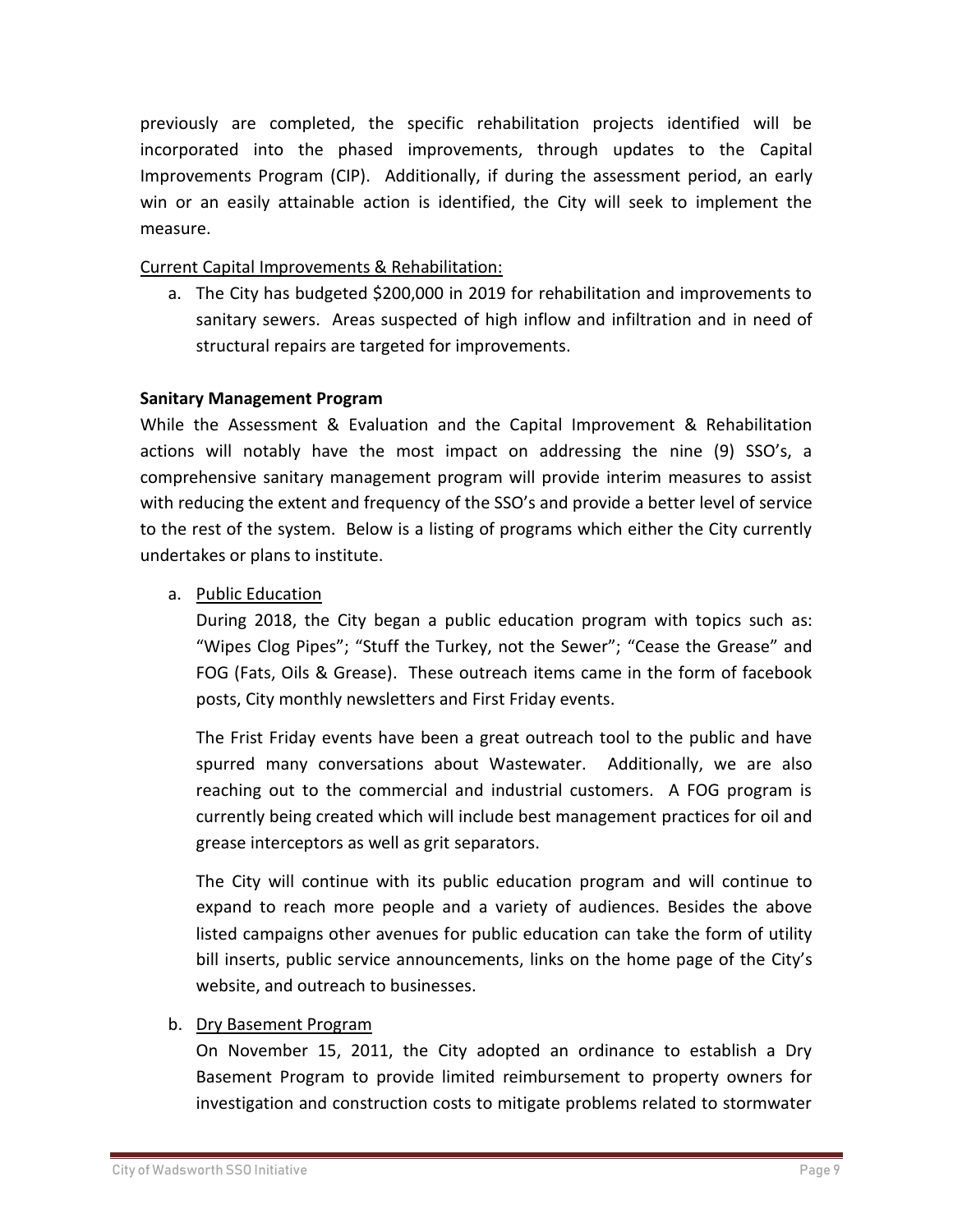inflow into the sanitary sewer system and public health hazards associated with sanitary sewer backups into homes.

Those selected as participants in the program may be reimbursed for up to 50% of approved construction costs with each applicant limited to a total payment of \$2,500 (including no more than \$1,000 for the investigation of the problem).

The City is currently reviewing the entire program to consider expanding the allowable retrofit measures as well as looking at increasing the maximum allocation per property.

#### c. Industrial Pretreatment Program

The City implements and maintains an Industrial Pretreatment Program per the NPDES permit. There are currently four industries on the program and questionnaires are being sent to evaluate what other industries may need to be added to the program.

The industries on the pretreatment program are required to perform in-house sampling as well as the City performing their own sampling. These industries are inspected on an annual basis with various reports due to the City on a regular basis.

#### d. Fats, Oils, and Grease (FOG)

In 2012 a revision to the *City of Wadsworth, Ohio General Rules and Regulations Covering the Control and Use of City's Sewers and Treatment Facilities; Chapter 4: Regulation and Use of Public Sewers* was implemented to allow for the development of a FOG program. We are working diligently on compiling a list of businesses with oil and grease interceptors. We are planning to send out a questionnaire to these businesses as well as some educational information as to why FOG management is so important. We will also share with them some best management practices for the proper disposal of FOG.

By managing FOG through this plan we will increase the treatment plant efficiency as well as reduce the operation and maintenance costs of the collection system. This program will include education to the business owners, ensuring proper size of grease interceptors and ensuring cleaning is done on a regular basis.

#### e. GIS Mapping

The City has recently commenced building a GIS map and database which will facilitate an asset management system. As field data is collected and recorded, the GIS system can continue to be updated, providing a tool for further more proactive system management.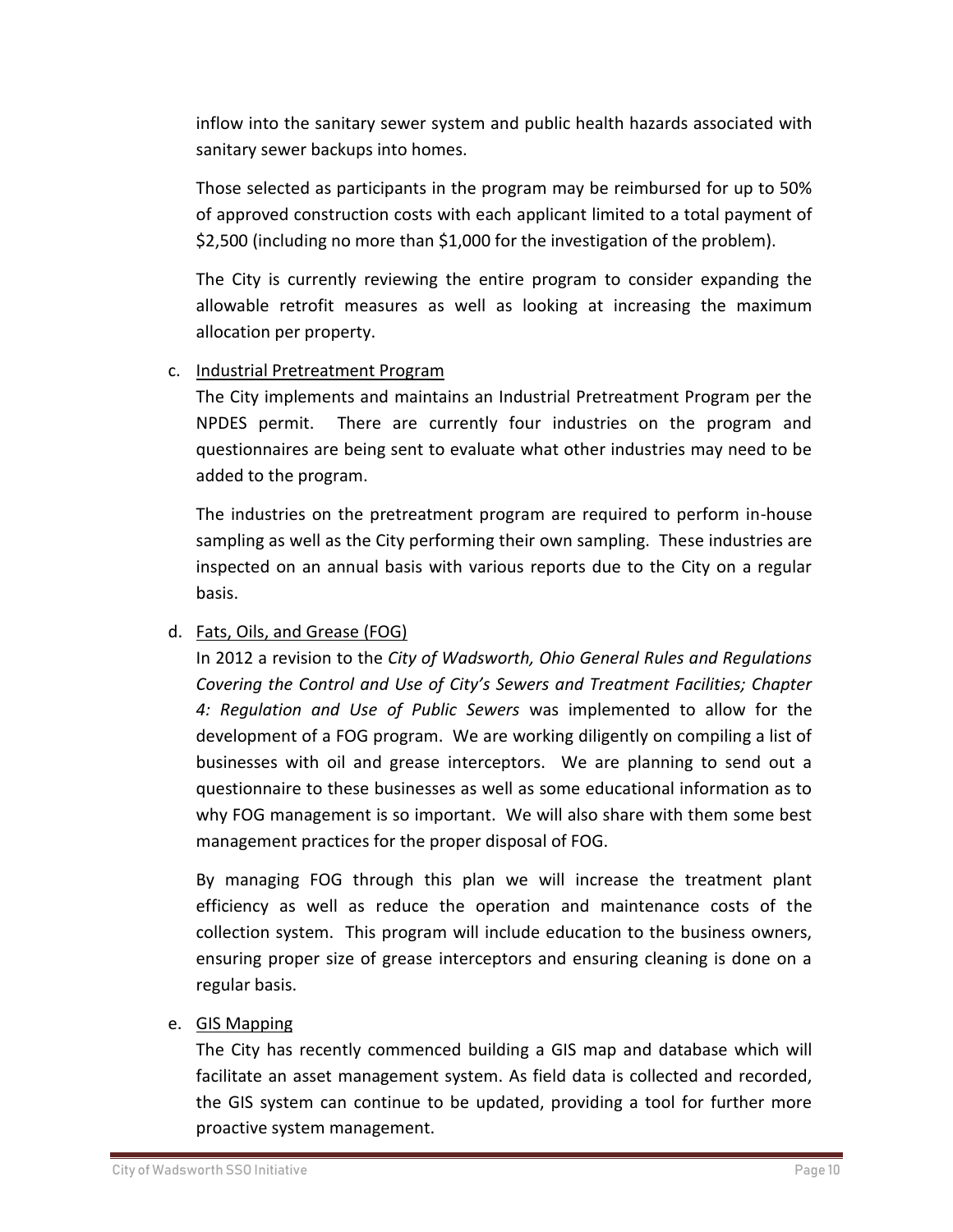#### f. Inflow and Infiltration Program (I/I)

We suspect that there is a large amount of I/I in the sanitary system. Not only may this be a major contributor to the SSO issues but it decreases the level of service of the overall system. The City intends to initiate a program to reduce I/I by incorporating sanitary sewer rehabilitation, as necessary, in other City infrastructure projects; evaluate the condition of the sewers through CCTV; and conduct dye and smoke testing. The first area to be tackled will occur in the downtown area where some of the oldest sewers in the City are located.

#### **Operations & Maintenance**

The City's Water Distribution and Wastewater Collection Department operates and maintains approximately 110 miles of sanitary sewers as well as 120 miles of water distribution lines. They also maintain the four City owned lift stations. This department consists of five full time employees and one working supervisor. They spend approximately 35% of their time on wastewater and 65% on water. Below is a summary of the equipment and tasks utilized by the department.

#### Inventory

The City owns a Vactor truck that is used to clean and vacuum out sewers as the need arises.

The City owned CCTV camera is used by the city crews to camera areas of immediate concern.

The City also owns a 6" diesel and a 4" gas pump to help relieve the system in case of emergencies. Two of the lift stations are capable of bypass pumping where these pumps would be utilized. They may also be used to bypass pump a gravity sewer in cases of a collapse.

An easement machine owned by the City is not used very often, but is a valuable tool when needed. This allows us to have access to many of our manholes that the Vactor truck is not capable of reaching or protect the integrity of a homeowners' property.

The City owns various sizes of root cutters (up to 27") which are used to remove roots from lines in between root foaming. The City has contracted with Duke's Root Control for the last several years to perform root foaming on approximately 10,000 feet of sewer line every year. This not only removes the roots that are present but also helps with slowing down regrowth between applications.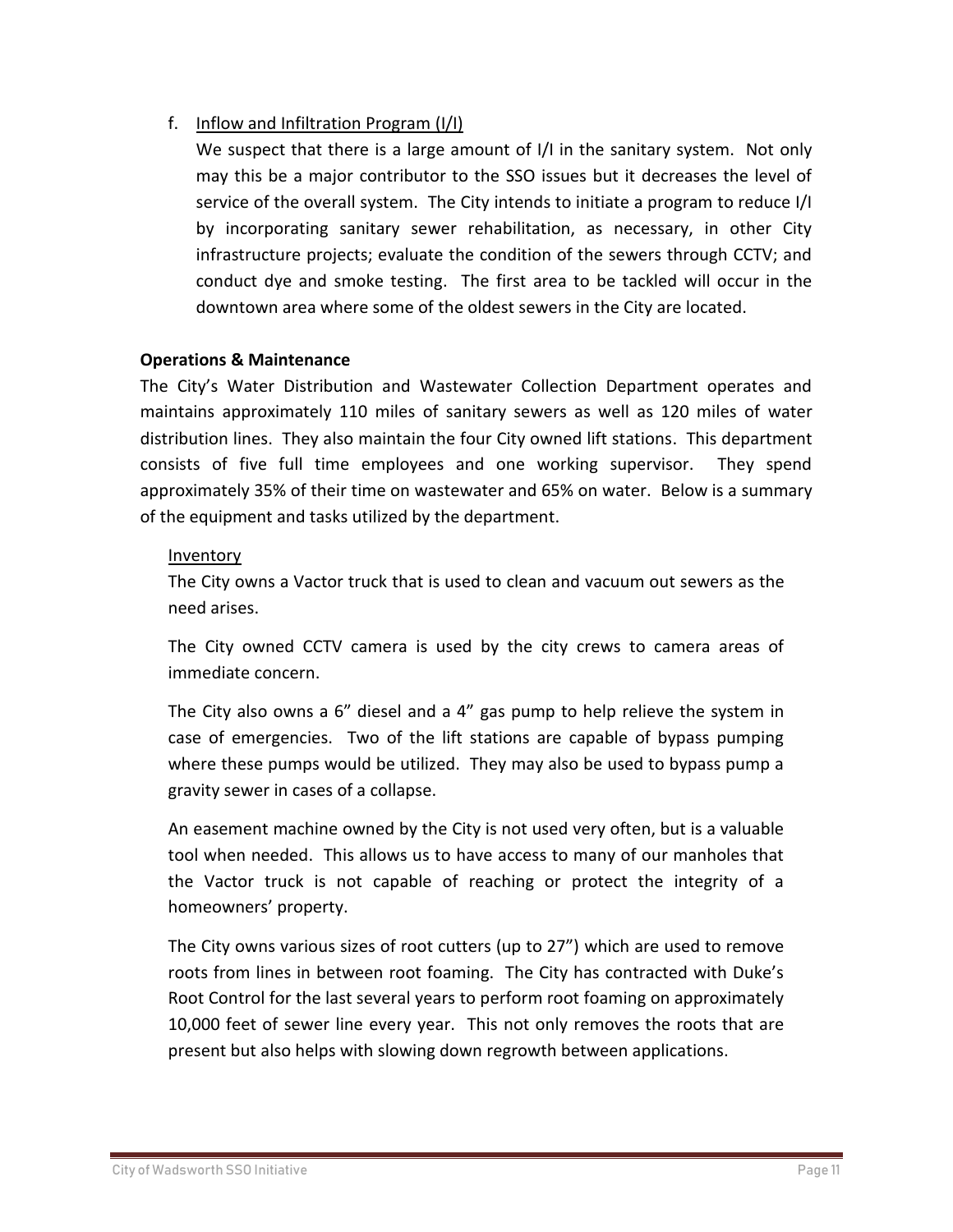#### Operations

City crews visit each lift station on a daily basis to ensure all equipment is functioning as needed. They will also examine the wet wells to determine when it needs to be cleaned.

Chemicals are added to the wet well of one lift station that experiences odor and H2S issues. These chemicals aid in odor, hydrogen sulfide and grease reduction.

#### Maintenance

Crews will clean the wet wells at the lift stations on an as needed basis.

As stated before, root foaming is contracted out to Duke's Root Control. Approximately 10,000 feet of sewer line is treated every year.

In the near future, the City plans on creating an O&M Standard Operation Procedure (SOP) Manual to ensure proper attention is given to the system. This SOP will include (but not limited to):

- Lift station daily inspections
- Lift station wet well cleaning
- Sewer line sectional cleaning
- Pipe and manhole inspections
- Root control program (to include root foaming)
- Gravity line preventative maintenance
- Force main preventative maintenance
- Training of staff
- Sanitary Sewer Overflow Response Plan (SORP)

#### **4. Milestones and Timelines**

At this point, the specifics of the SSO initiative plan are undetermined. During this next five year NPDES permit cycle we anticipate contracting for professional services by the end of the first quarter of 2020 to assist with the assessment and evaluation phase. This will enable us to better understand what projects need to be done as well as cost analysis of each project. We also anticipate performing flow monitoring and modeling to be included within the next five years.

As data is collected and the results allow, we plan on remediating the most easily attainable SSO's within the next five years. After this five year period, we will have a better understanding of the magnitude of the remediation. At the end of the five year period, we believe that we would have a solid plan in place to remediate all of the SSO's. The remediation measures are described below and set forth in a tabular form, with associated start dates and costs, in Table 2.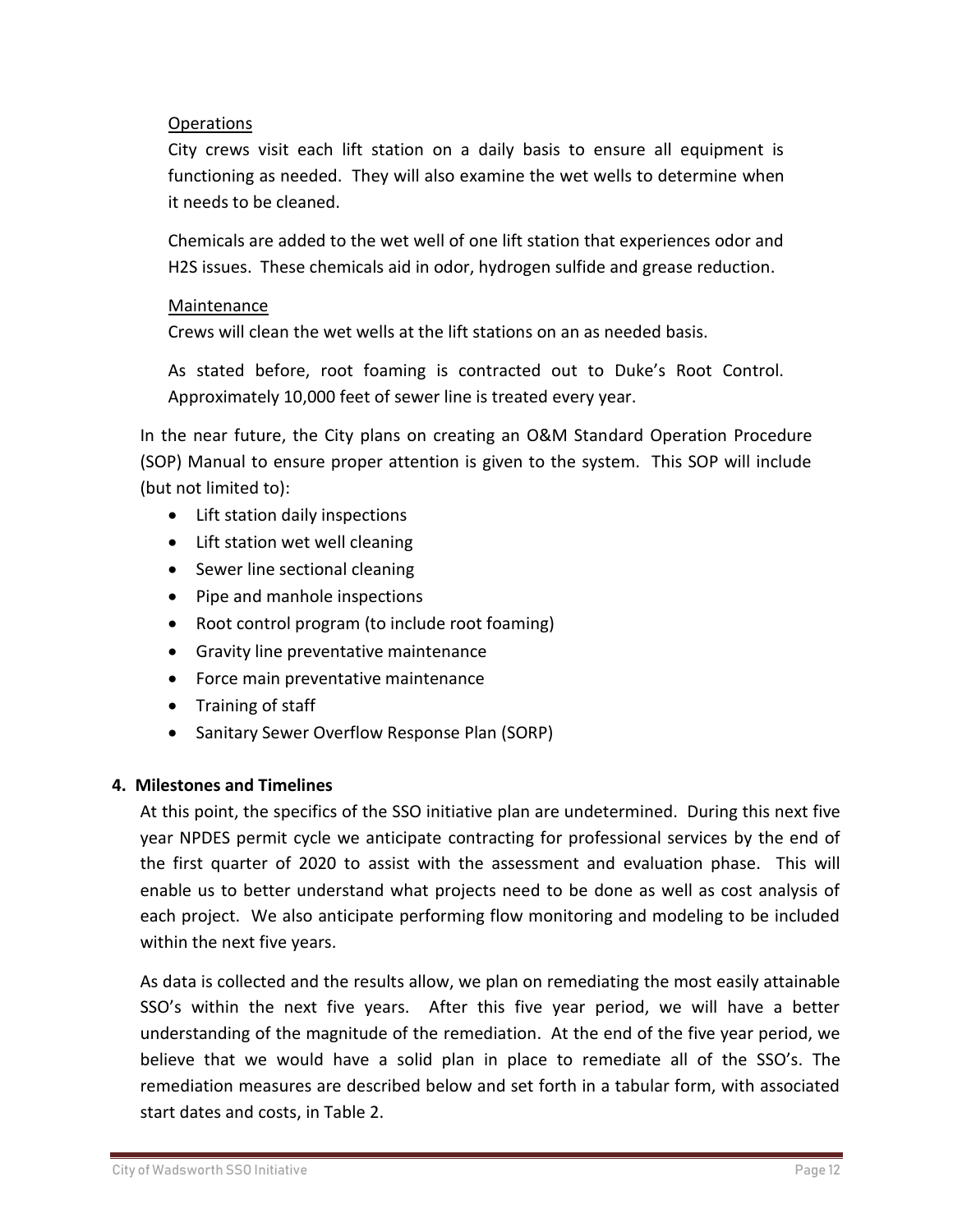| <b>City of Wadsworth - SSO Remediation Action Plan</b>                                                                      |                          |                          |  |  |  |
|-----------------------------------------------------------------------------------------------------------------------------|--------------------------|--------------------------|--|--|--|
| <b>Task</b>                                                                                                                 | <b>Start Date</b>        | <b>Estimated</b><br>Cost |  |  |  |
| <b>Assessment &amp; Evaluation</b>                                                                                          |                          |                          |  |  |  |
| <b>Block and String</b>                                                                                                     | $2nd$ qtr 2019           | Internal                 |  |  |  |
| Assess Composition of each Overflow Structure                                                                               | $1^\text{st}$ qtr 2020   | \$18,000                 |  |  |  |
| Flow Monitoring                                                                                                             | $2nd$ qtr 2020           | \$220,000                |  |  |  |
| <b>Rainfall Monitoring</b>                                                                                                  | $3rd$ qtr 2019           | Internal                 |  |  |  |
| <b>Condition Assessment of Adjacent Systems</b>                                                                             | 4 <sup>th</sup> qtr 2019 | \$20,000                 |  |  |  |
| Contract for Professional Services for items such as unsteady state modeling;<br>system evaluation; SSO Implementation Plan | $1st$ qtr 2020           | \$250,000                |  |  |  |
| <b>Capital Improvements &amp; Rehabilitation</b>                                                                            |                          |                          |  |  |  |
| Incorporate rehabilitation/replacement needs into CIP                                                                       |                          |                          |  |  |  |
| SSO Area 1 Improvements                                                                                                     | <b>TBD</b>               | \$TBD                    |  |  |  |
| SSO Area 2 Improvements                                                                                                     | TBD                      | \$TBD                    |  |  |  |
| SSO Area 3 Improvements                                                                                                     | TBD                      | \$TBD                    |  |  |  |
| SSO Area 4 Improvements                                                                                                     | TBD                      | <b>\$TBD</b>             |  |  |  |
| SSO Area 5 Improvements                                                                                                     | TBD                      | \$TBD                    |  |  |  |
| SSO Area 6 Improvements                                                                                                     | TBD                      | \$TBD                    |  |  |  |
| SSO Area 7 Improvements                                                                                                     | TBD                      | \$TBD                    |  |  |  |
| SSO Area 8 Improvements                                                                                                     | <b>TBD</b>               | \$TBD                    |  |  |  |
| SSO Area 9 Improvements                                                                                                     | TBD                      | <b>STBD</b>              |  |  |  |
| <b>Sanitary Sewer Management Programs</b>                                                                                   |                          |                          |  |  |  |
| Review and update the current commercial grease trap and oil interceptor<br>ordinance.                                      | $2nd$ qtr 2019           | Internal                 |  |  |  |
| Continue and implement new educational programs for residential and<br>commercial customers.                                | $3^{\text{rd}}$ qtr 2018 | Internal                 |  |  |  |
| Continue Dry Basement Program                                                                                               | Ongoing                  | \$10,000/yr              |  |  |  |
| Continue Industrial Pretreatment Program                                                                                    | Ongoing                  | Internal                 |  |  |  |
| Develop, maintain and update as necessary GIS Mapping of the wastewater<br>system.                                          | $2nd$ qtr 2019           | Internal                 |  |  |  |
| Evaluate sanitary collection system in downtown                                                                             | $1st$ qtr 2019           | \$20,000                 |  |  |  |
| <b>Operations and Maintenance</b>                                                                                           |                          |                          |  |  |  |
| Sewer cleaning                                                                                                              | Ongoing                  | Internal                 |  |  |  |
| Root foaming                                                                                                                | Ongoing                  | \$20,000/yr              |  |  |  |
| <b>CCTV</b>                                                                                                                 | Ongoing                  | Internal                 |  |  |  |
| Create O&M Standard Operation Procedure Manual                                                                              | 3rd qtr 2019             | Internal                 |  |  |  |
| <b>Monitoring of Program Effectiveness</b>                                                                                  |                          |                          |  |  |  |
| Annual SSO Remediation Report submitted to OEPA                                                                             | $1st$ qtr 2020           | Internal                 |  |  |  |
| Monitoring of Effectiveness                                                                                                 | TBD                      | TBD                      |  |  |  |